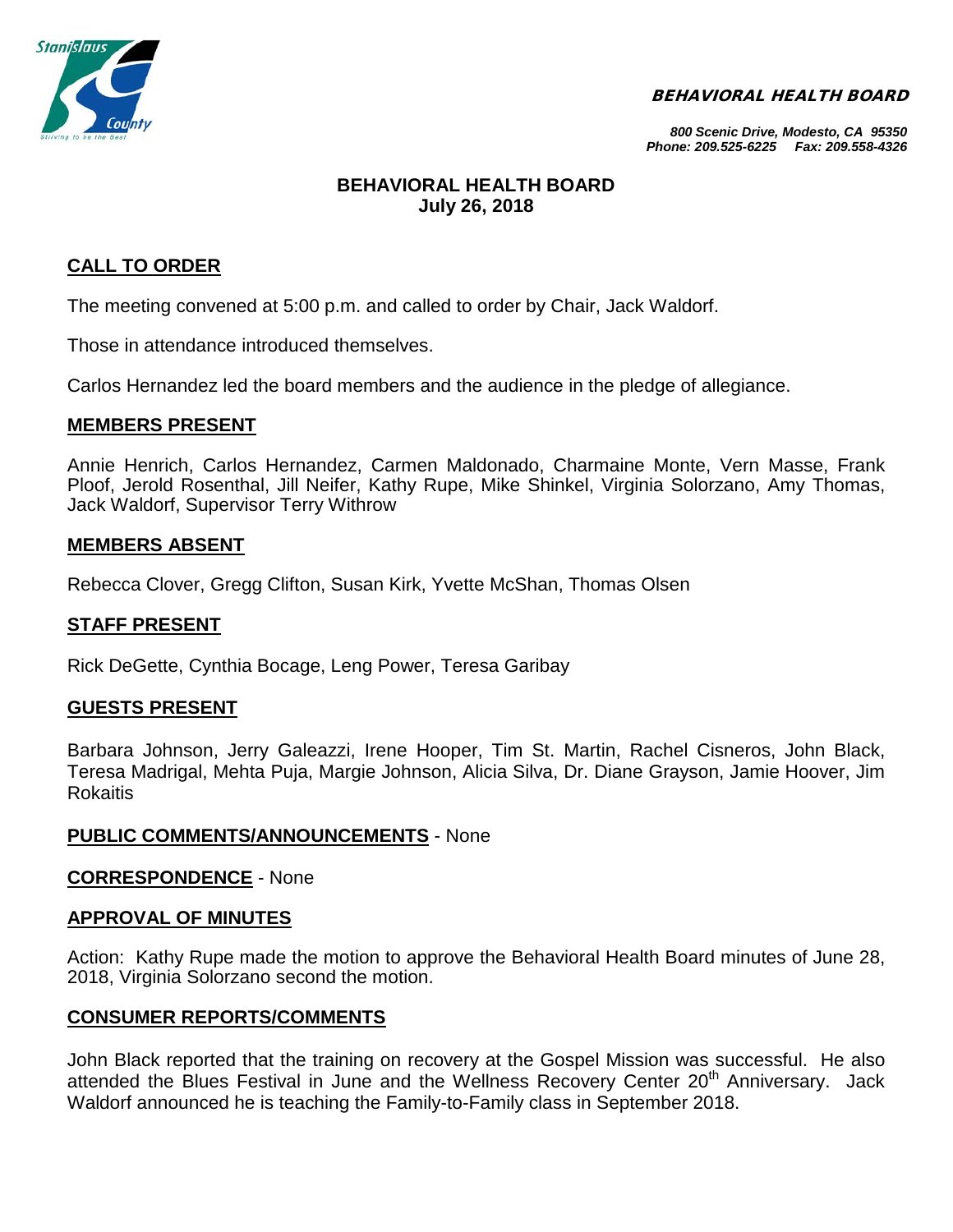## **FAMILY MEMBER REPORTS/COMMENTS**

A Board member gave an update on her niece's story. She learned that her niece had cooccurring disorders and was very suicidal. Jill Neifer acknowledged John Black for his role in the community.

## **BOARD OF SUPERVISORS REPORT**

Supervisor Withrow reported that the Board of Supervisors met in July to discuss the Strategy Visioning process. The board hired a consultant to assist with the process. The Board is gathering information and looking at the most efficient way to provide better care services in a changing community. The Board of Supervisors has not made any decisions yet.

## **PRESENTATION** – Valley Mountain Regional Center

Dr. Barbara Johnson presented on the Valley Mountain Regional Center (VMRC). The PowerPoint presentation entitled Understanding the Regional Center System and the Prevalence of Dual Diagnosis focused on the following: VMRC is one of 21 private, non-profit regional centers in California funded by the State Department of Developmental Services (DDS). Mandated by law to provide and coordinate voluntary services for individuals with or at risk for developmental disabilities and their families serving five counties: Stanislaus, San Joaquin, Tuolumne, Calaveras and Amador. Developmental disabilities include, intellectual disability, epilepsy, cerebral palsy, autism spectrum disorder, a condition similar or requiring treatment similar to an intellectual disability. Regional Centers are not direct service providers for medical or mental health services; emergency response agency – although can be contacted after hours; nor residential treatment centers. The presentation included topics such as demographics; dual diagnosis definition; myths; studies; statistics; meaning; barriers to accessing services; and what can be done. Dr. Johnson announced a community event on October 23 – 24, 2018 entitled Bridging the GAP – Co-Occurring Disorders and Development Disability presented by VMRC and BHRS. This event is to encourage collaboration for comprehensive care, raise awareness by generating community among and within community agencies. Targeted audience for this event is Mental Health Clinicians.

## **COMMITTEE REPORTS**

#### Executive Committee

Jack Waldorf reported that the committee did not meet in July as the agenda was set at June's meeting.

## Administrative, Fiscal Management Committee

Mike Shinkel reported that the committee reviewed FY 2017-18 budget to date. Mike reported that starting this year, a 2-year budget would be developed.

#### Managed Care Committee

Jack Waldorf reported that the committee met and reviewed the statistics for DBHC, PHF, and CSU.